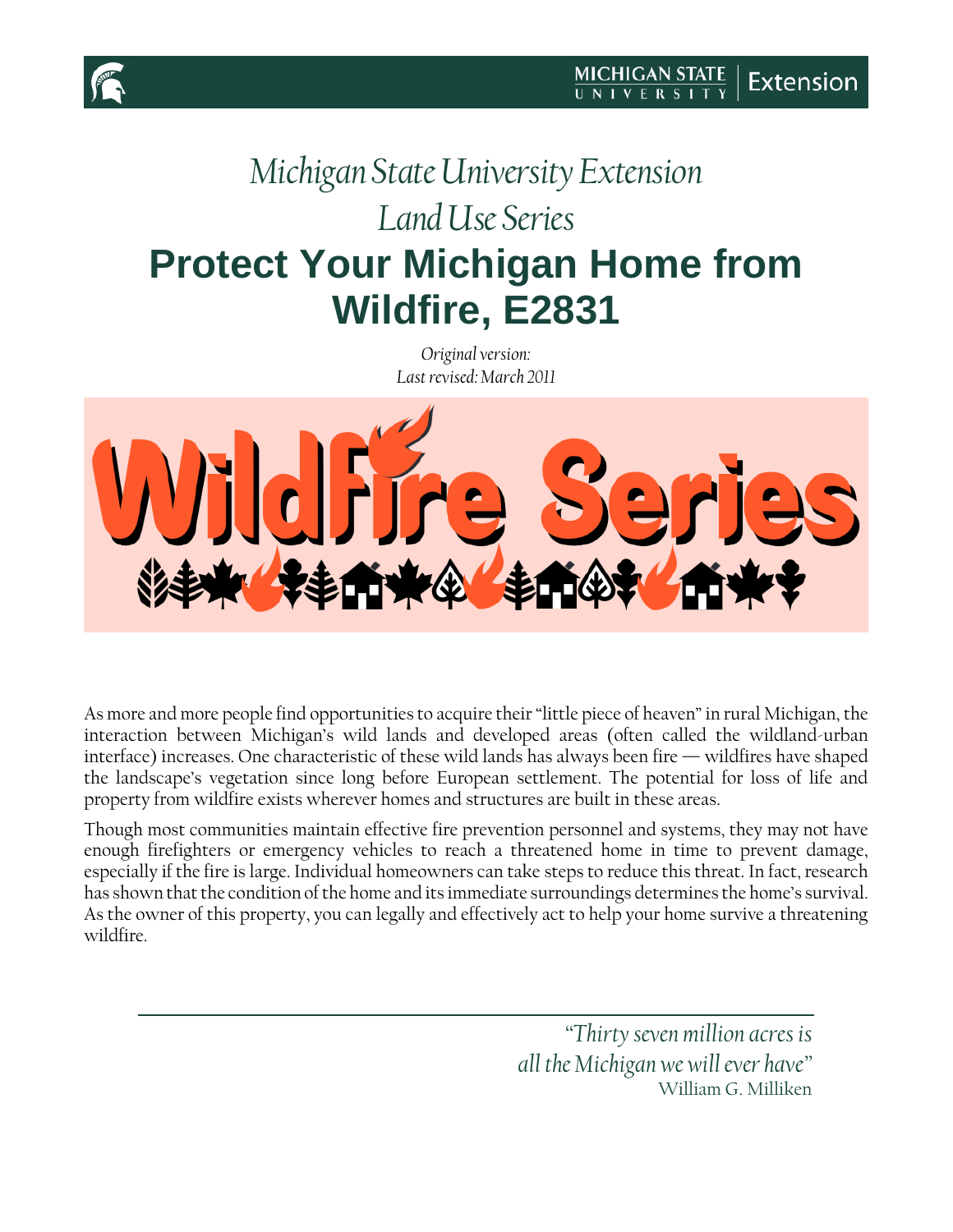#### *Michigan State University Extension Land Use Series*

This is a fact sheet developed by experts on the topic(s) covered within MSU Extension. Its intent and use is to assist Michigan communities making public policy decisions on these issues. This work refers to university-based peer reviewed research, when available and conclusive, and based on the parameters of the law as it relates to the topic(s) in Michigan. This document is written for use in Michigan and is based only on Michigan law and statute. One should not assume the concepts and rules for zoning or other regulation by Michigan municipalities and counties apply in other states. In most cases they do not. This is not original research or a study proposing new findings or conclusions.



**Figure 1 The home ignition zone.**

#### **Create fuel breaks**

Most people have a mental picture of a wildfire sweeping across the landscape like a tidal wave, but this is not how wildfires burn. A wildfire burns only where the three requirements for combustion are met. Oxygen is abundant outdoors, so this means that a fire will burn only where heat and fuel are sufficient. If either of these is lacking, the fire will not burn. You have many opportunitiesto reduce fuel and provide heat barriers that will help protect your home. As little as 33 feet (often referred to as the "home ignition zone", Figure 1), can be enough distance to prevent a wildfire's radiant heat from igniting your home.

The most important line of defense is a 3-foot-wide ring around your home, attached garage, and any attached porches or decks in which there is no burnable vegetation or ground cover. It is not only the flames from a wildfire that can ignite your home — it is also (and perhaps more importantly) the "ember blizzard" that is usually associated with a wildfire. These burning embers, blown by the wind ahead of the main fire, can land in and ignite dead leaves, wood chips and other flammable material next to the structure.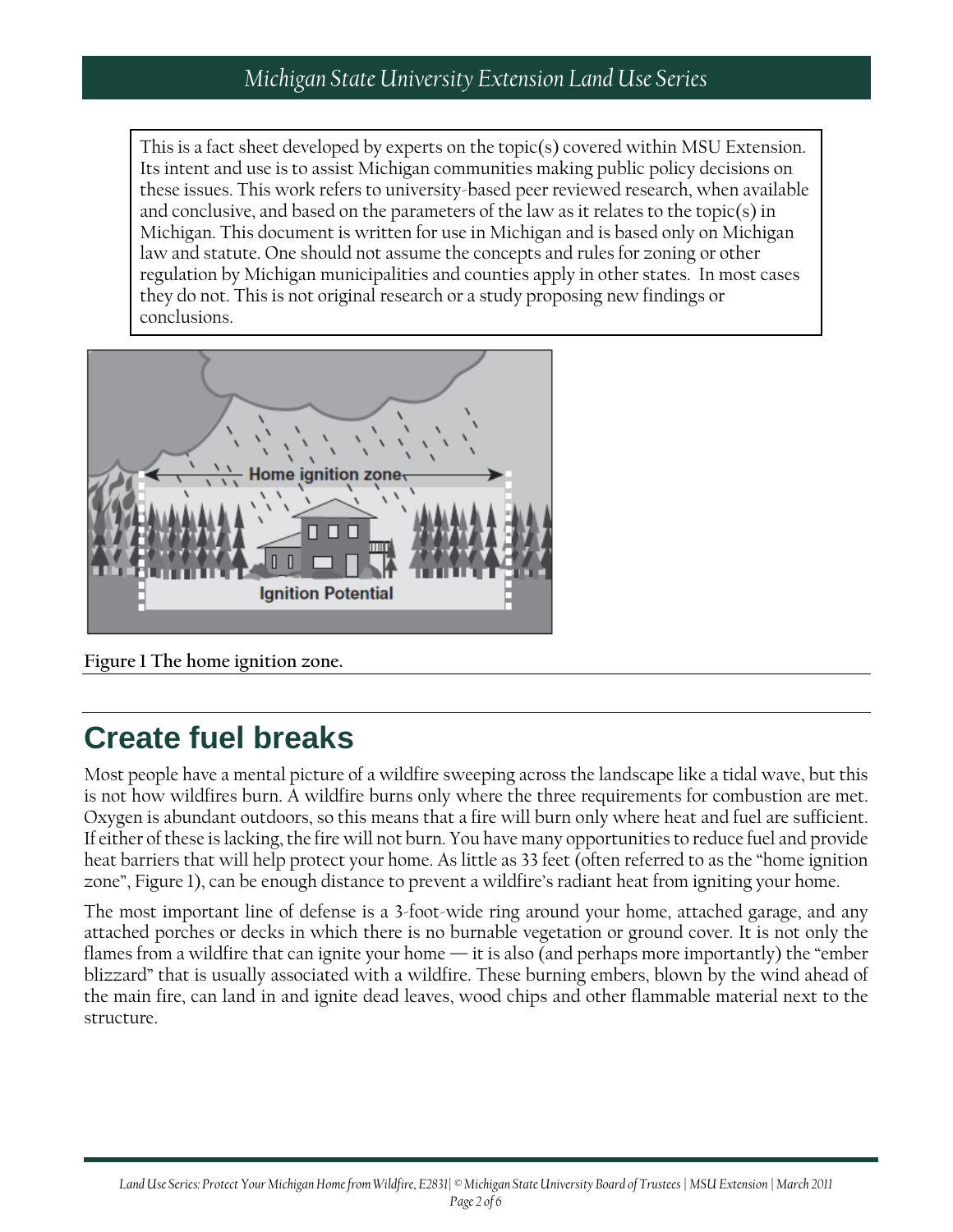#### *Michigan State University Extension Land Use Series*



**Figure 2The wood mulch in this photo is flammable and should be replaced with a non-comustible mulch such as limestone, rock or even mineral salt.**

So, how should you manage this zone immediately adjacent to your home?

- Plant only deciduous shrubs and ground covers within this area (Figure 2). Evergreen shrubs close to buildings can be dangerous because they ignite easily and burn so intensely.
- Use inorganic mulches (rocks, terra cotta, lava rock, etc.) rather than shredded bark, wood chips and other flammable materials.
- Fall and spring maintenance are critically important in this zone. Clean up any dead leaves and pine needles from this zone, paying special attention to areas under decks, porches or wooden walkways. Burning embers can collect there and ignite dead leaves and needles.
- If water is in short supply during dry periods, concentrate watering on any plantings in this zone next to the structure. Keeping this area green and moist makes a very effective fuel break.

Between 3 feet and 30 feet from any structure, maintain widely scattered trees. If evergreen trees are included, maintain enough space between individual trees or small clumps of trees so that the crowns do not touch adjacent trees. Prune the lower branches of evergreen trees, removing all up to 6 to 8 feet above the ground. Keep dead leaves and needles cleaned up.

Keep all grass mowed. A good alternative to high maintenance lawns is herbaceous ground covers. Many ground cover species require less water and growth control than lawns. Look for native ground covers such as bunchberry (*Cornus canadensis*) rather than nonnative species that can become invasive (such as periwinkle [*Vinca minor*] or English ivy [*Hedera helix*]).

Beyond 30 feet from any structure, thin evergreen trees so that their crowns don't touch. Do this out to 100 feet or as far as the lot extends. If homes are close together, you may need to work cooperatively with neighbors to thin trees in this area. Also remove brush and small evergreen trees (those less than 6 feet tall). A wildfire can use these trees and shrubs to climb into surrounding treetops. Prune the remaining trees so branches are at least 6 to 8 feet above the ground. This will provide additional protection from the possibility of a ground fire reaching into the treetops. If possible, mow this area in late fall.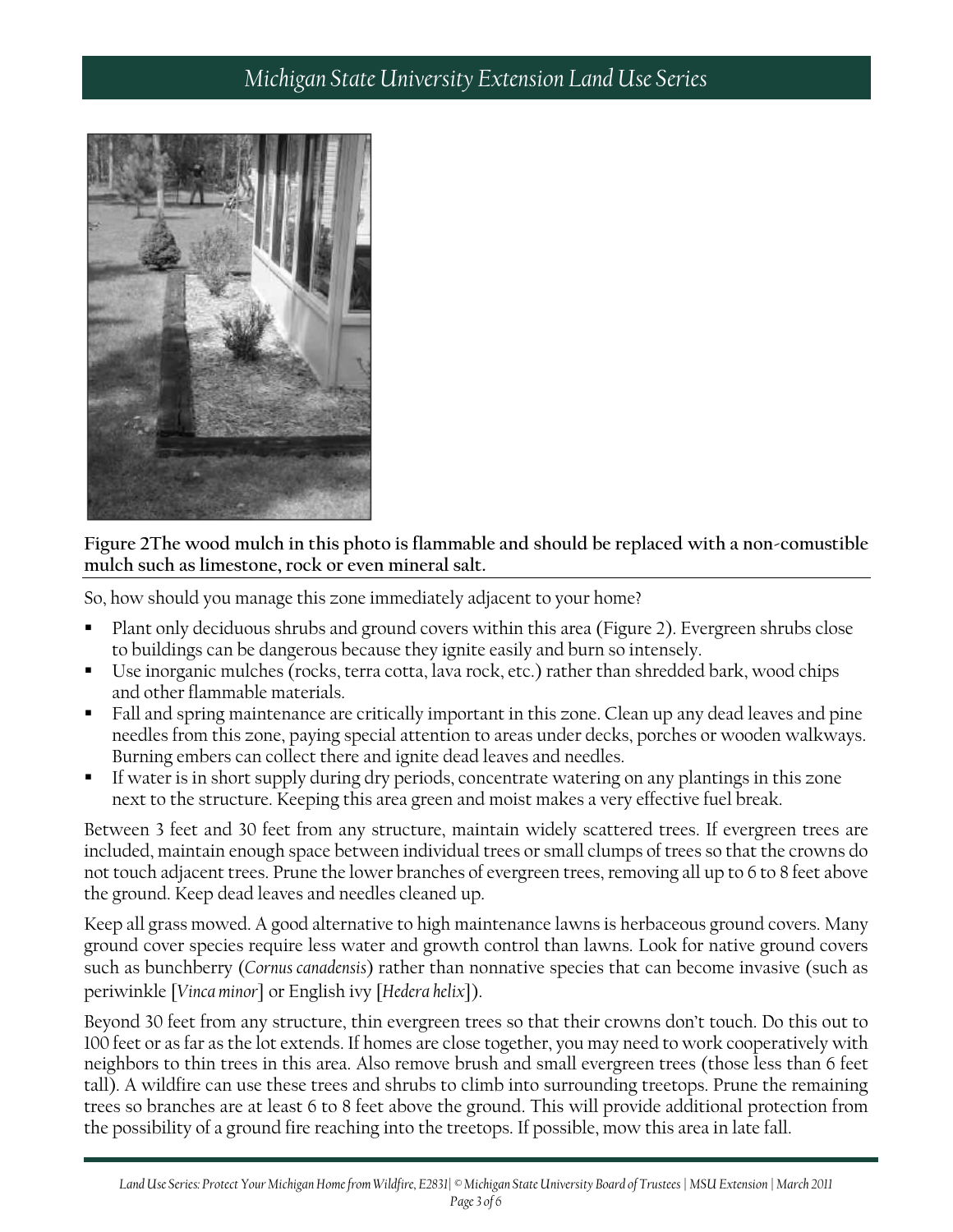## **Provide regular landscape maintenance**

Keep dead leaves, pine needles and other flammable debris cleaned up. Pay particular attention to the areas on and under porches, decks and wooden walkways to keep these areas free of dead materials. Many homes were lost in the 1990 Stephan Bridge Road Fire near Grayling because long, dead grass and dead leaves were allowed to remain against structures. Some spring cleanup would have saved many of these homes. Keep woodpiles at least 25 feet from any structure and from fuel tanks. Avoid piling fuelwood on porches or decks. Once a woodpile begins burning, it is very difficult to extinguish. The intense heat produced is sufficient to ignite a structure or cause LPG tanks to explode.

#### **Provide access for emergency equipment**

Be sure to provide adequate access for firetrucks and other emergency vehicles. Narrow two-tracks may be adequate for cars, but large firefighting equipment needs room to maneuver. Most emergency vehicles require a road clearance of 12 feet across and 15 feet high. Road grades should not exceed a rise of 5 feet for every 100 feet of road. Also, provide enough space for firetrucks to turn around. Firefighters won't enter an area where they could become trapped.

A locked gate, chain or other obstruction across your drive way can cause access problems. There may not be time to break it down in an emergency, and firefighters might be forced to pass by your home and go on to the next one simply because they couldn't get past the gate. Place any gate at least 30 feet from the road right-of-way, and hang gates so they open inward, allowing an emergency vehicle to stop and open it without blocking the road. Gates should be 2 feet wider than the driveway.

If your driveway crosses a bridge, make sure it is strong enough to support a large firetruck (approximately 40,000 lbs.). If the bridge isn't strong enough, firefighters won't be able to get close enough to protect your home.

To make it easier for emergency personnel to find your home, make sure your house number is visible from the road. If your home cannot be seen from the road, mark your driveway clearly — using fireproof material — with the house number. This saves valuable time in any emergency, not just wildfires.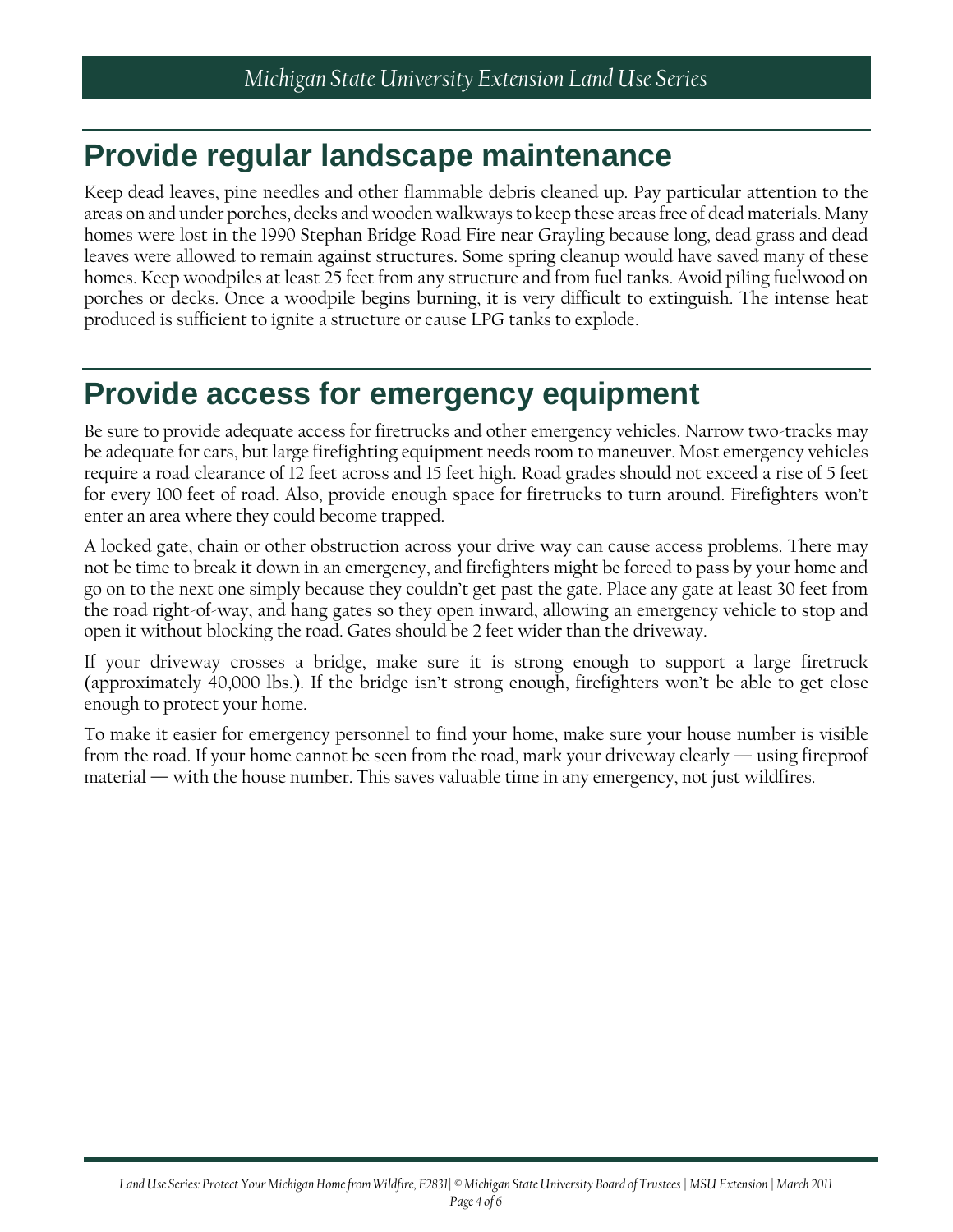#### *Michigan State University Extension Land Use Series*



**Figure 3 Structural and vegetative protection from wildfire damage.**

## **Provide structural barriers against sparks**

Finally, eliminate any openings in your home where flying sparks or embers could enter. Enclose open eaves, and use metal screening on soffit and gable vents. Use fire-resistant skirting around the base of a mobile home, porches, and decks to prevent the buildup of dried leaves and debris that could ignite and spread fire to your home. Do not use flammable curtains, and keep the garage door securely shut.

Keep your roof and gutters clear of leaves, twigs and pine needles so that flying sparks cannot set your roof or eaves on fire. If you burn wood for heat, install a spark arrester on your chimney.

The roof is the single most important feature of the home in preventing home ignitions. Studies have shown that homes with non-combustible roofs and minimal clearance from flammable vegetation generally survive a wildfire. Homes with combustible (wood shake) roofs generally do not survive, regardless of what landscaping measures have been put in place.

Wood shakes have not been a common roofing material in Michigan, although they are becoming more popular.Wood shake roofs are very dangerous because they cannot be made fire resistant-any ember that lands on a shake roof will set it on fire. Though fire-resistant materials can be sprayed on wood shake roofs, they are not as effective in our moist climate and must be reapplied annually.